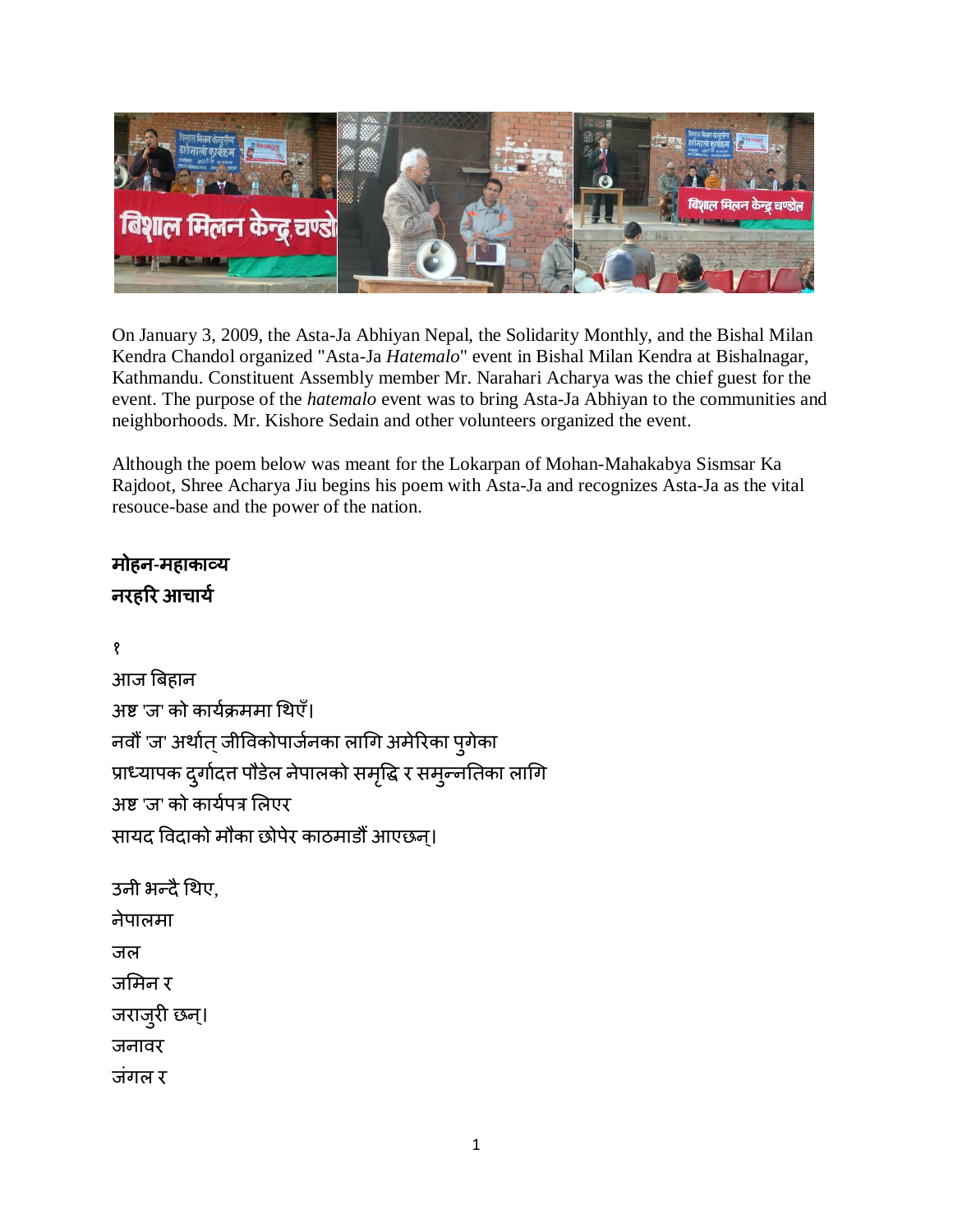जडीबूटी पनि छन्। जलवायुको विविधता र जनशक्तिको सामर्थ्य पनि छ। सारांशमा नेपालको समग्र साधन यही हो,शक्ति यही हो।

कस्तो संयोग कस्तो अनौठो आजै पुस्तक लोकार्पणमा आउन पाइयो मोहन कोइरालाले नियुक्त गरेका सिमसारका राजदूत संग भेट्न पाइयो हिजो राजा-महाराजाहरूले नियुक्त गर्थे ज देशमा साँच्चै गणतन्त्र आएछ राजदूत, कविहरुले पनि नियुक्त गर्न थालेछन् खुशी लाग्यो।

यहाँ आउनु अघि एकछिन युवाहरूको जमघटमा थिएँ, उनीहरू देश बनाउन आफ्नो भूमिका खोज्दै थिए, बडो हतारमा थिए, देशलाई हाम्रो बनाएर पुगेन भन्दै थिए, राम्रो बनाउने सुरसारमा थिए।

म आफै हतारमा थिएं, सिमसारका राजदूतलाई भेट्न तुलसीको आमन्त्रण थियो, शिष्टाचार भेट मात्रै हो कि केही प्रस्ताव पानि राख़ूपर्ने हो, विषयसूची बनेको थिएन म अन्योलमा थिएँ। राजदूतको परिचय गोबिन्दले टक्र्याएका छन्,पाठक समक्ष अगुवाइ गरेर उनैले ल्याएछन् ओहदाको प्रमाणपत्र प्रस्तुत गराउन।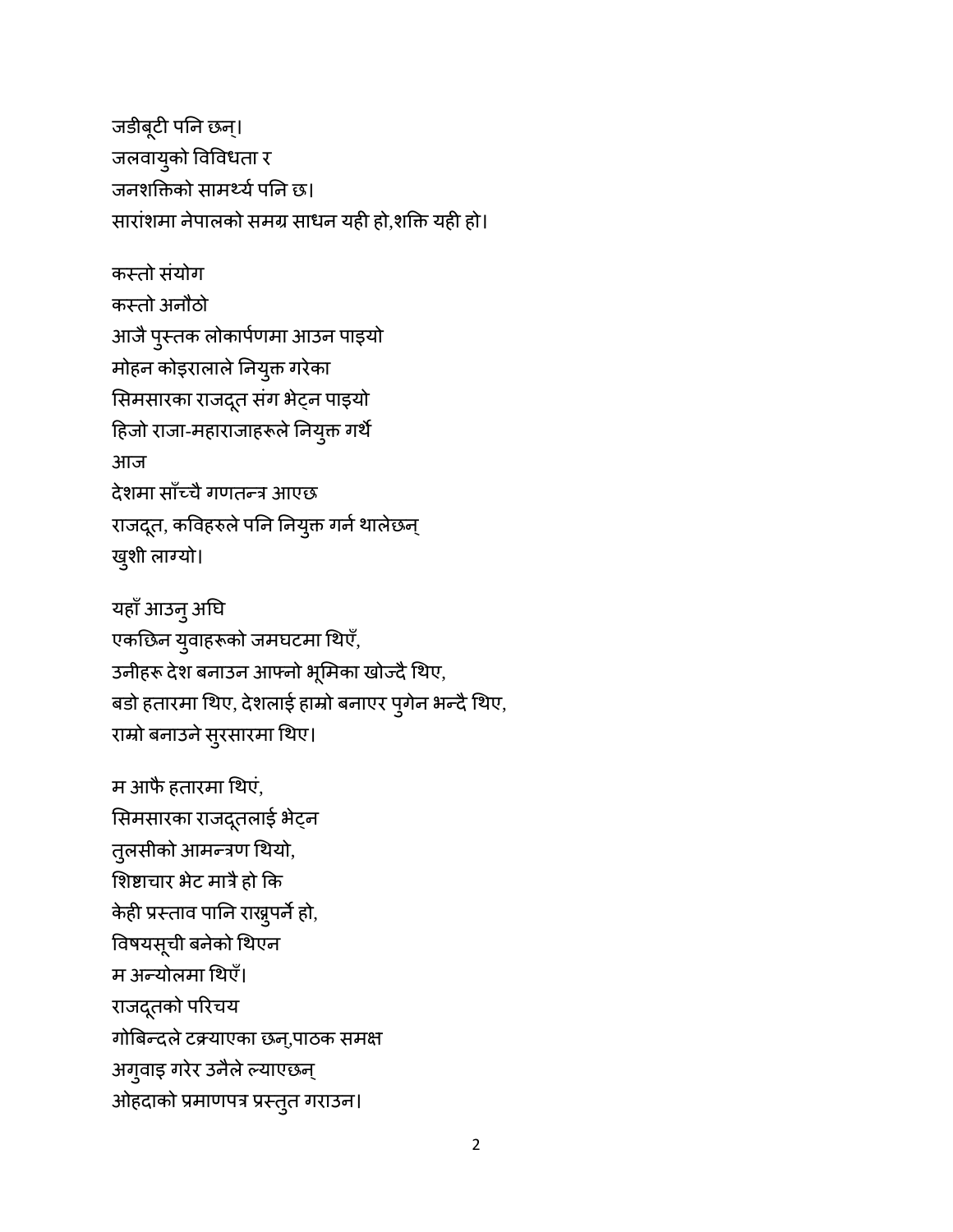$\mathcal{S}$ 

मैले यहाँ आएर के भन्ने ? म द्विविधामा थिएँ मोहन कोइरालाई सानैदेखि चिनेको थिएँ, उनी कवि थिए. म पाठक थिएँ त्यसो त विद्**यार्थी पनि थिएँ** पाठ्यक्रममा उनका कविता पढें तर. फर्सीको जरा फेलापार्न कठिन भयो गुरुहरू व्याख्या गर्थे, म सुन्थें बुझ्यौ भन्थे बुझे जस्तो पनि लाग्थ्यो तर के बुझें ? राम्रोसंग आफैलाई थाहा थिएन तैपनि लेख्थें .नम्बर आउँथ्यो. दंग पर्थे।

त्यसैवेला. हामी विद्दयार्थी हुंदैगर्दा काव्यपण्डित ईश्वर बरालले बडो दुख गरेर फर्सीको जरा खोजेछन्, लेकको जडीबूटी भेटेछन्, ठूलै संग्रह बनाएछन्। हाडे ओखर सियोले झिकेर खाँदा स्वादिलै ह्न्छ, हामीलाई पनि दिए, चाख्यौं, मीठै लाग्यो।

सम्झन्छु,

छत्तीस सालको सडक कविता कविताबाटै क्रान्ति बढाउने कविहरूको प्रयत्न क्रान्तिका अगुवा मोहन कोइराला वानेश्वरमा देवकोटाको शालिक उदघाटन मोहन कोइरालाले कविता पढे-'वी.पी.कोइराला ,स्यांजामा लडाइएका ढुंगाहरूले किचिएनन्' मान्छेहरूले भने- लौ नयाँ कुरा भो, मोहन कोइरालाका कविता बुझियो।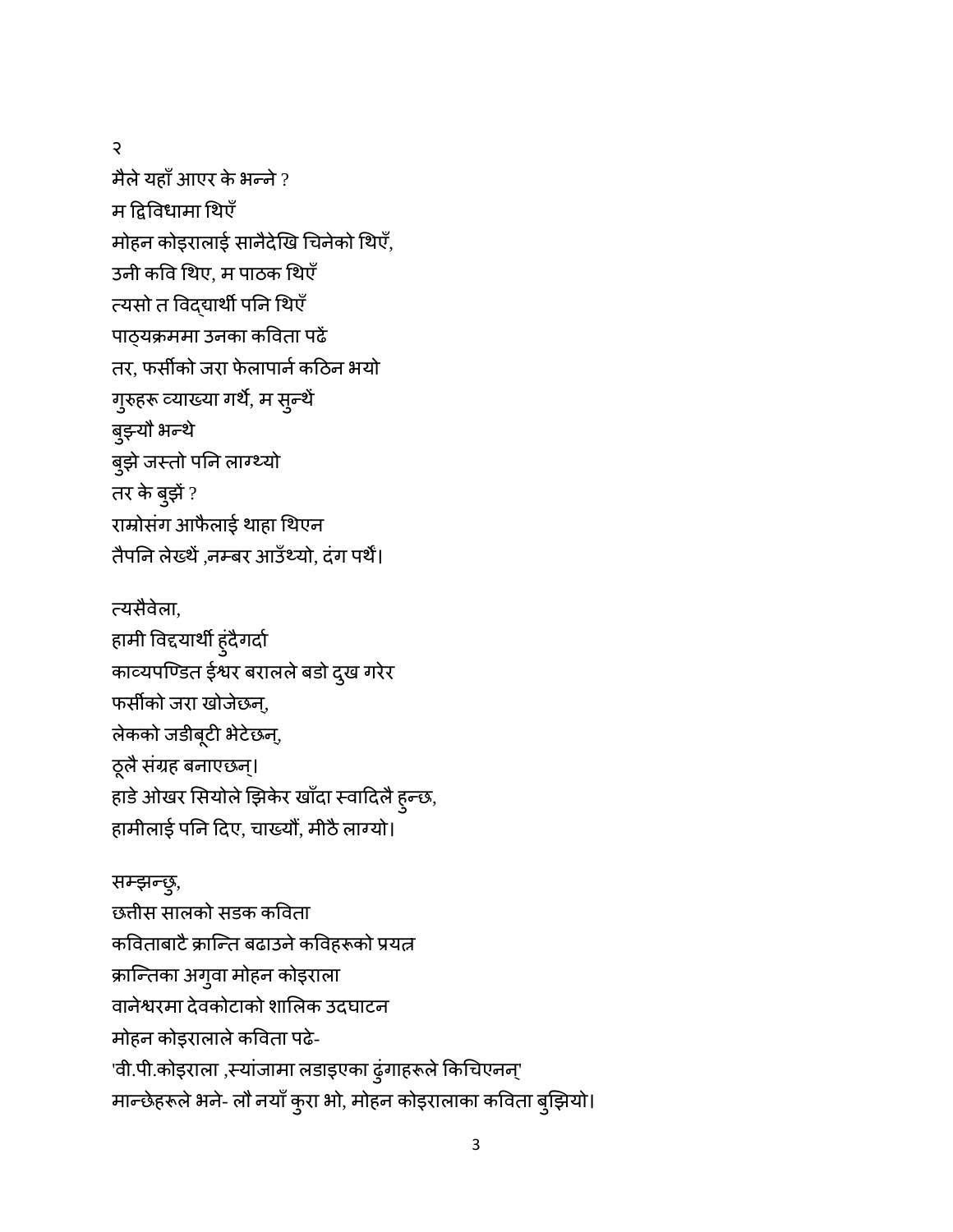३

कुनै वेला लाग्थ्यो, कति लेख्छन् यस्तो कविता सबै उस्तै तर त्यस्तो होइनरहेछ, कवितासंग एकछिन बस्नु पर्दोरहेछ, दुःख-सुख बिसाउनु पर्दोरहेछ।

त्यहाँ एकथोक होइन अनेकथोक छन्, एउटै मान्छे होइन अनेक मान्छे छन्, अनेक मन भएका एउटै मान्छे छन।

परिवर्तनका अनेकौं सृङ्खलाहरू छन्

जाँदाजाँदै एउटा नयाँ आविष्कार भएकोछ,

नेपाली कवितामा एउटा नयाँ महाकाव्य आएकोछ।

सिमसारका राजदूत फेला परेकाछन्

कविताले नयाँ विषय पाएकोछ.

हिजोका काव्यशास्त्रहरू माग गर्थ

महाकाव्यमा कम्तीमा आठसर्ग हुनैपर्छ

आजका काव्य-संविधान के भन्छन्

नयाँ शिल्प समातेकोछ.

ऋतु आइरहेछन्, ऋतु गइरहेछन्।

सारंगी बोकेको समुद्र छ,

वारी पारी चलिरहेछ,

महको स्वाद मात्रै होइन

रंग फेला परेको छ.

नदी किनाराका माझी छन्।

सायद कतै लेखिनै बाँकी छ।

तर

४

सीमसारका राजदूत मा चौध सर्ग भेटिएकाछन्

केही कवि मोहनले लेखेकाछन

केही काव्यसम्पादक गोविन्दले फेला पारेकाछन्,

4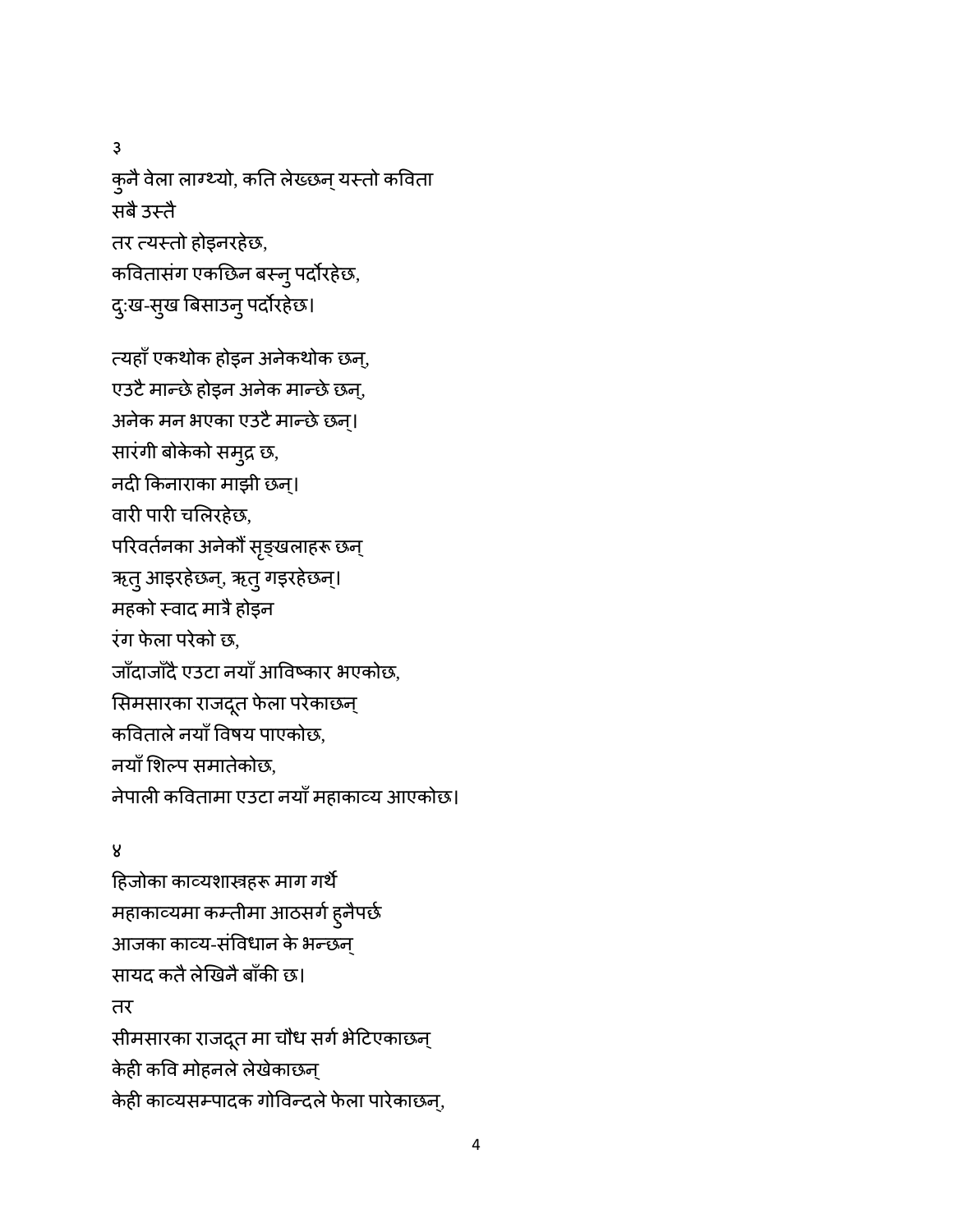ती सबै यस्ता छन्-दुर्गमयात्रा करतब एक फुल उचाल्छ गुलाफवती भएकीछ पदमतालमा पदमतालमा झुम्का चौधरिया फेरि झुम्का पंक्षीयात्रा थारुव्यूटी सुन्दरी पर्व मिस थारु सुन्दरी पत्रको घुइँचो लाग्यो सुकिला हाँस संसार लीला आत्मदाहको क्षण

## ٷ

यसमा पात्रहरू छन् त्यसैले कथा पनि छ कथा सीमसारका राजदूत बनेका चराहरूको मात्र होइन मान्छेका गहिरा कथाहरू छन् ।

दुर्गम महतो मुख्य पात्र बनेको छ -<br>उसंग जोडिएकी गोरी सुकुमेल छ सुकुमेल गुलाफवती भएकी छ गुलाफवतीसंग अतीत जोडिएकोछ दरवारिया सामन्ती अतीत काठमाडौंको जर्साब। यही अँध्यारो सम्बन्धले उज्यालो कुमार जन्मिएको छ, कुमार- पिताको भूमिका प्राप्त भएकोछ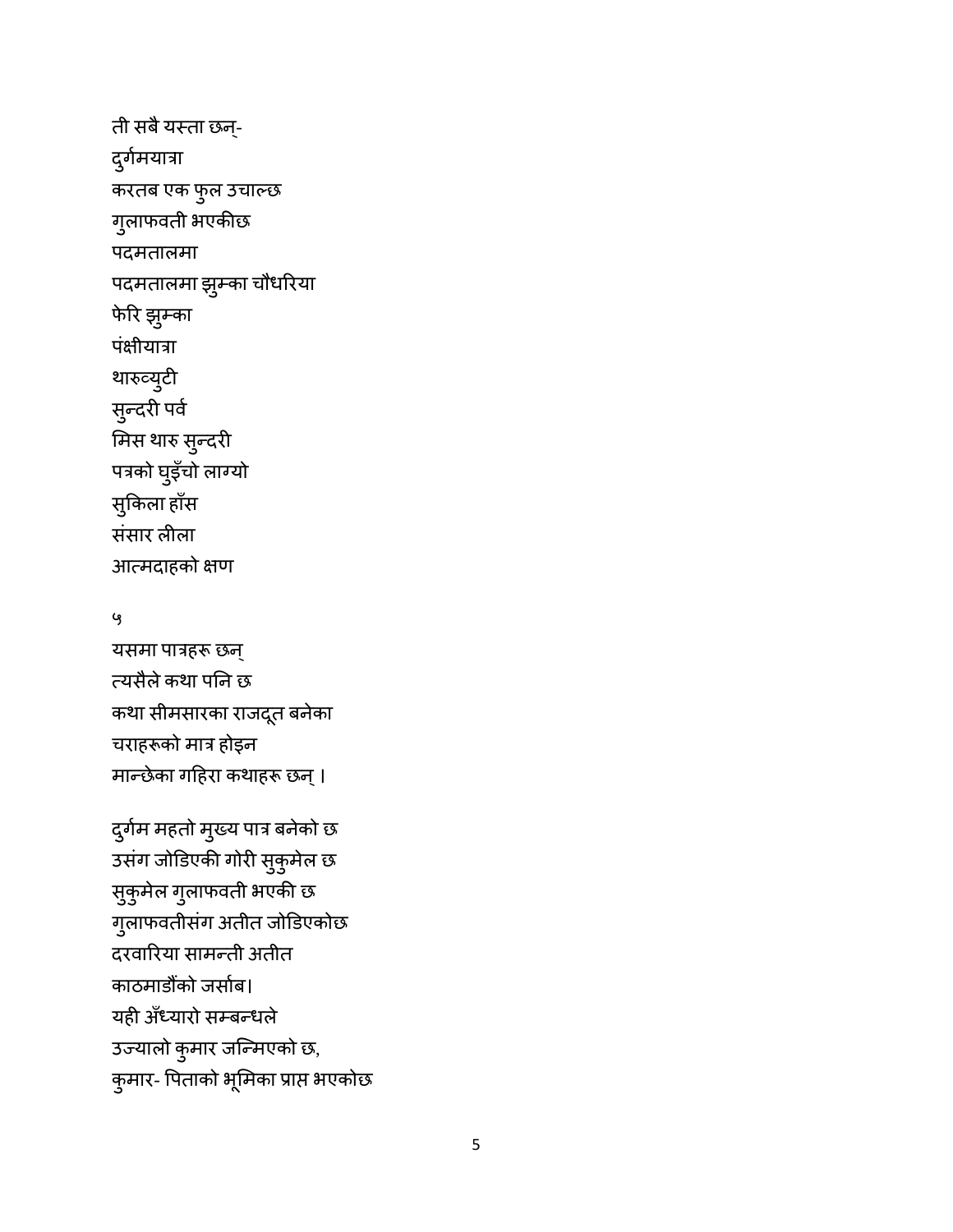## मधेसी युवा दुर्गमलाई।

अरु पनि पात्रहरू छन् पात्रहरूको बथान छ, पदमपुर छ र पदमपुरकै करतब चौधरी छ करतबकी पत्नी छे , कुन्ती नयाँ युगकी प्रतिनिधि भएर उभिएकी छोरी झुम्का छे विदेशी अतिथि रवर्ट मैक छ तराई-मधैसका गाउँले छन् सबै दृष्टिले समावेशी पात्र-समायोजन निष्कर्षमा पदमपुर र कान्तिपुरसंगको अनौठो सम्बन्ध बनेकोछ।

साइबर-पात्रा झुम्का चौधरिया थारु सु<mark>न्दरी भएकी छे</mark> प्रतियोगितामा उसले चरा संरक्षणको कसम खाएकी छ चरा-अस्पतालको नयाँ कुरा ल्याएकी छ तर स्थिति रमाइलो मात्र छैन नरमाइलो बाटो पनि हिडेको छ अकस्मात् आफ्नैहरूका बीच युद्धघोषणा भएकोछ चराहरूले आत्महत्या गरेकाछन् झुम्का हराएकी छ। प्रतीकहरू छन् विम्बहरू छन्

अनुप्रास र

 $6\phantom{1}6$